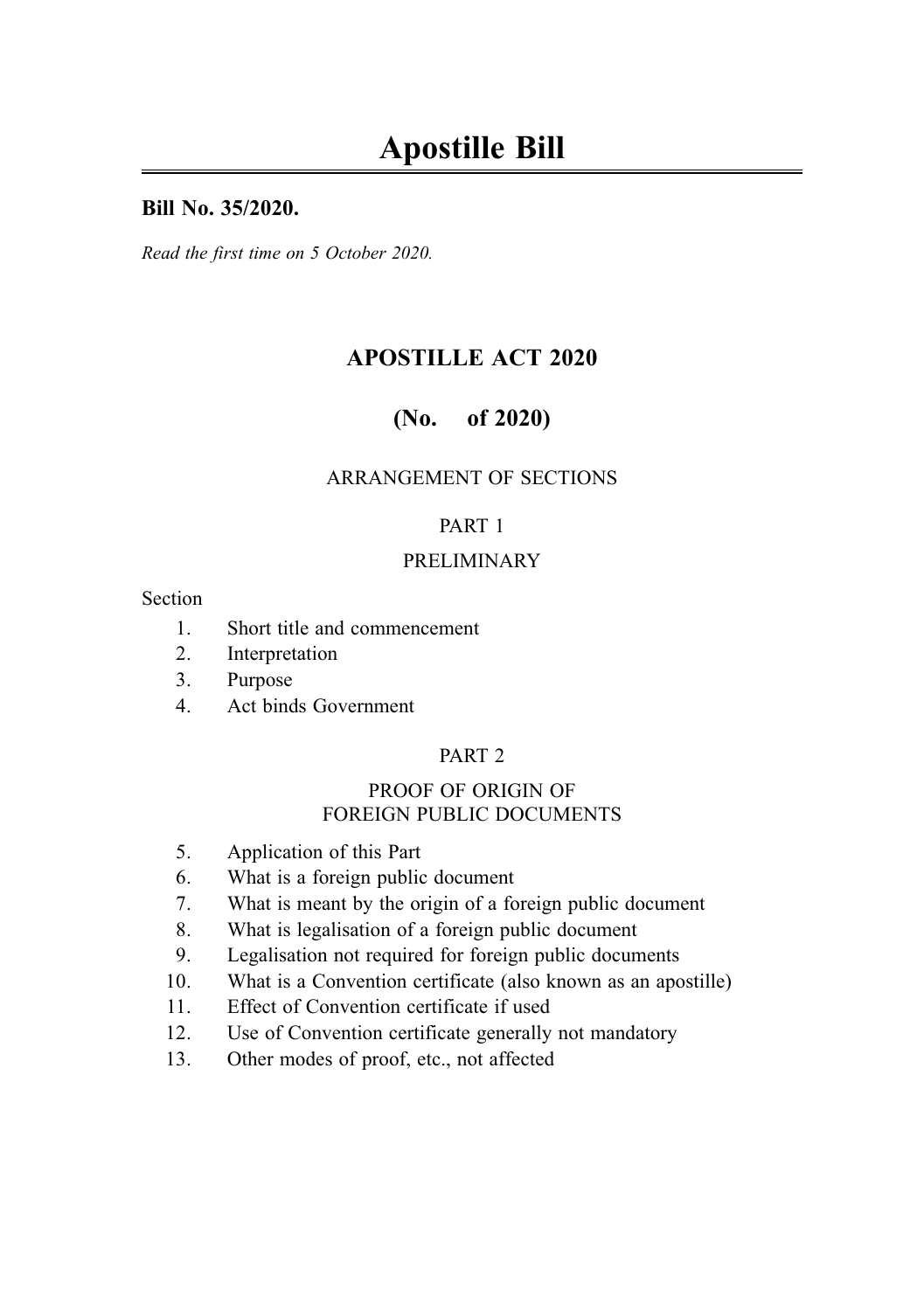### PART 3

## CERTIFICATION OF SINGAPORE PUBLIC DOCUMENTS

### Section

- 14. What is a Singapore public document
- 15. What is a competent authority
- 16. Certification of public document executed in Singapore
- 17. Grounds for refusing to issue certificate
- 18. Register of certificates

### PART 4

### **MISCELLANEOUS**

- 19. Amendment of Second Schedule
- 20. Regulations
- 21. Related amendments to other Acts First Schedule — The Hague Convention Abolishing the Requirement of Legalisation for Foreign Public Documents Second Schedule — Competent authorities for certifying Singapore public documents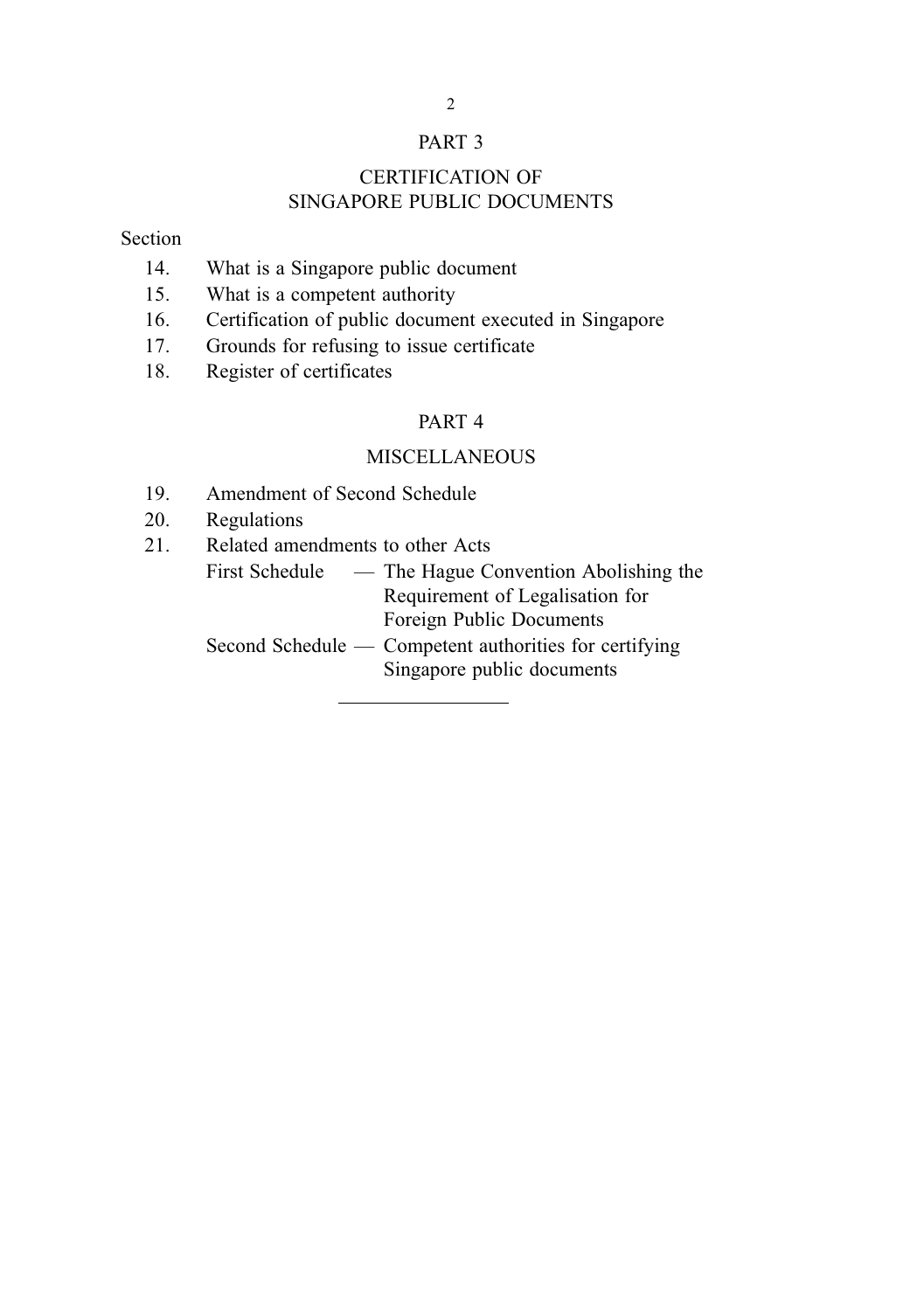# A BILL

## intituled

An Act to give effect to the Hague Convention Abolishing the Requirement of Legalisation for Foreign Public Documents, done at the Hague on 5 October 1961, and for connected purposes, and to make related amendments to certain other Acts.

Be it enacted by the President with the advice and consent of the Parliament of Singapore, as follows: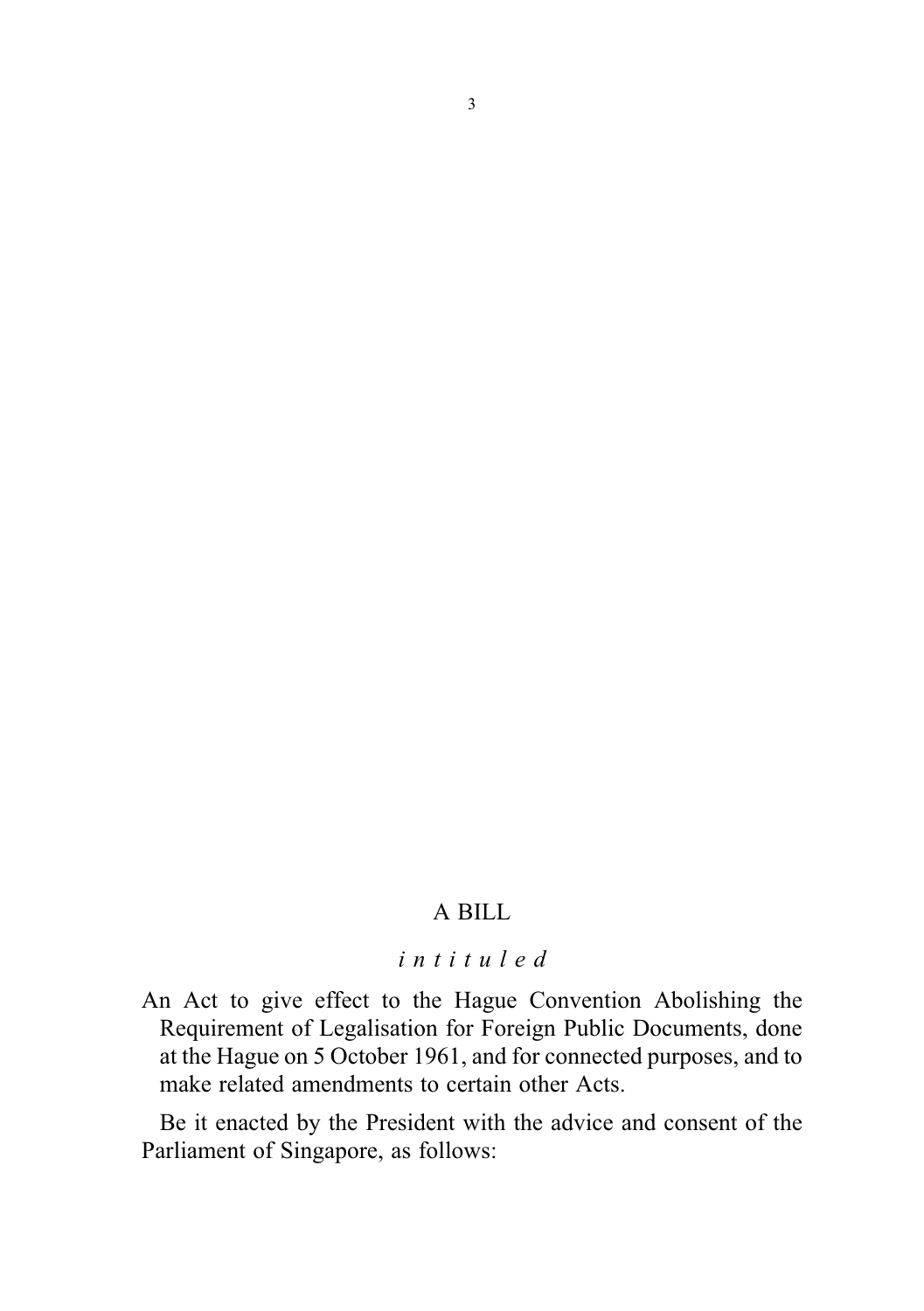# PART 1

# PRELIMINARY

# Short title and commencement

1. This Act is the Apostille Act 2020 and comes into operation on a <sup>5</sup> date that the Minister appoints by notification in the Gazette.

# Interpretation

- 2. In this Act, unless the context otherwise requires —
- "Convention" means the Hague Convention Abolishing the Requirement of Legalisation for Foreign Public Documents, <sup>10</sup> done at the Hague on 5 October 1961, the English text of which is set out in the First Schedule;
	- "Convention State" means a State Party to the Convention other than Singapore, but does not include —
- (a) any State Party that objected to Singapore's accession <sup>15</sup> to the Convention; and
	- (b) any State Party whose accession to the Convention Singapore objected to;

"Model Certificate" means the model certificate set out in the Annex to the Convention.

## <sup>20</sup> Purpose

3.—(1) The purpose of this Act is to give effect to the Convention.

- $(2)$  Part 2
	- (a) exempts foreign public documents (as defined in that Part) from any requirement of legalisation; and
- <sup>25</sup> (b) provides for the effect of certificates issued under the Convention and facilitates (but does not require) their use.

(3) Part 3 provides for certificates to be issued under the Convention for Singapore public documents (as defined in that Part).

# Act binds Government

<sup>30</sup> 4. This Act binds the Government.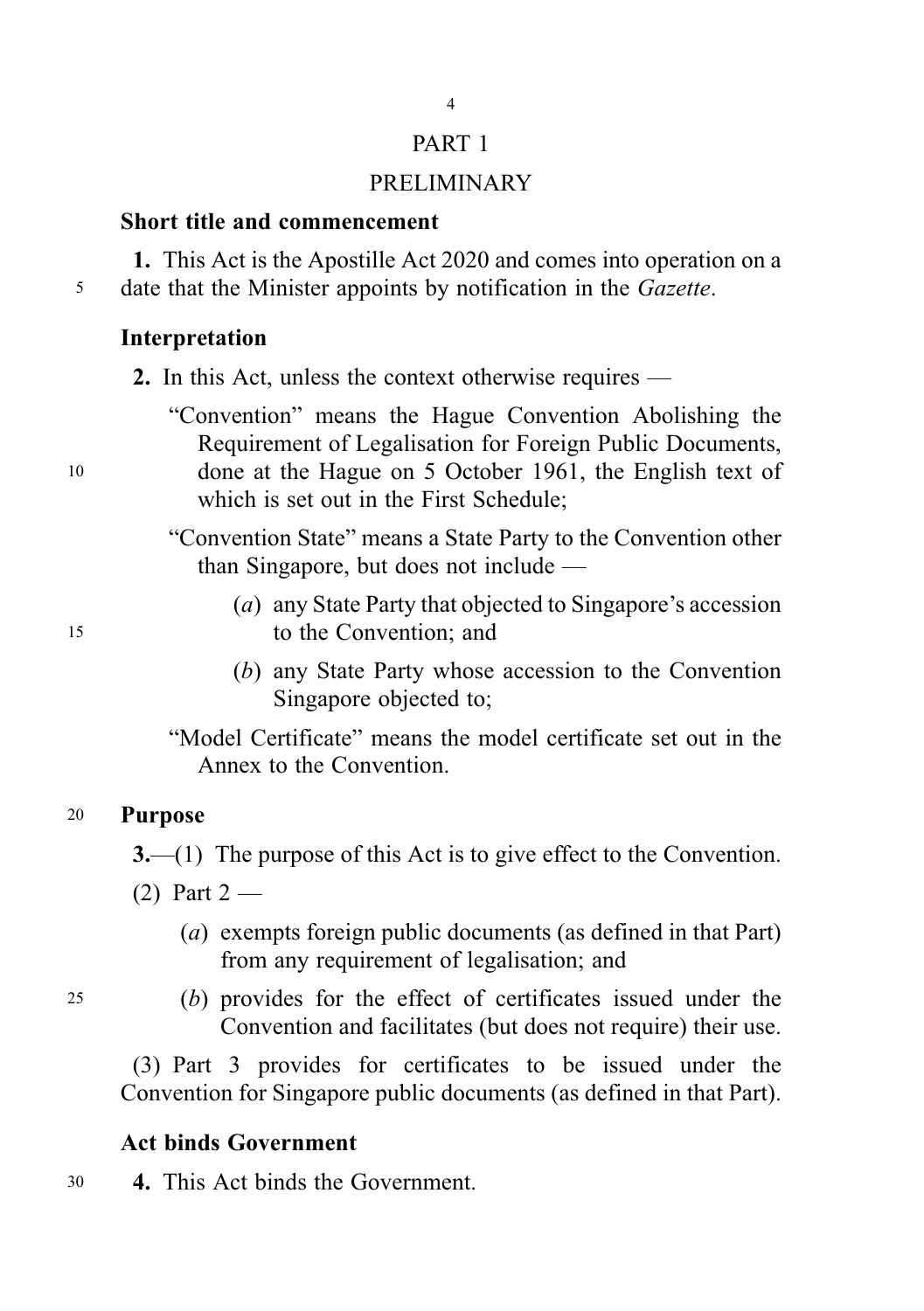## PART<sub>2</sub>

# PROOF OF ORIGIN OF FOREIGN PUBLIC DOCUMENTS

## Application of this Part

5. This Part applies to a foreign public document sought to be 5 produced in Singapore for any purpose, including —

- (a) the purposes of proceedings in any court or tribunal; and
- (b) the purposes of exercising any power or right, or performing any function, duty or obligation, under or pursuant to any written law or rule of law.

## What is a foreign public document

6. In this Part, "foreign public document" —

- $(a)$  means
	- (i) a document executed in the territory of a Convention State and falling within any of the following 15 categories:
		- (A) a document emanating from an authority or official connected with the courts or tribunals of that State, including a document emanating from a public prosecutor, a clerk of a court or a 20 process-server;
		- (B) an administrative document;
		- (C) a notarial act;
		- (D) an official certificate that is placed on a document signed by a person in his or her 25 private capacity (for example, an official certificate recording the registration of a document or the fact that the document was in existence on a certain date, or an official or a notarial authentication of a signature); or  $30$
	- (ii) a document (including a document that is not signed, sealed or stamped) that —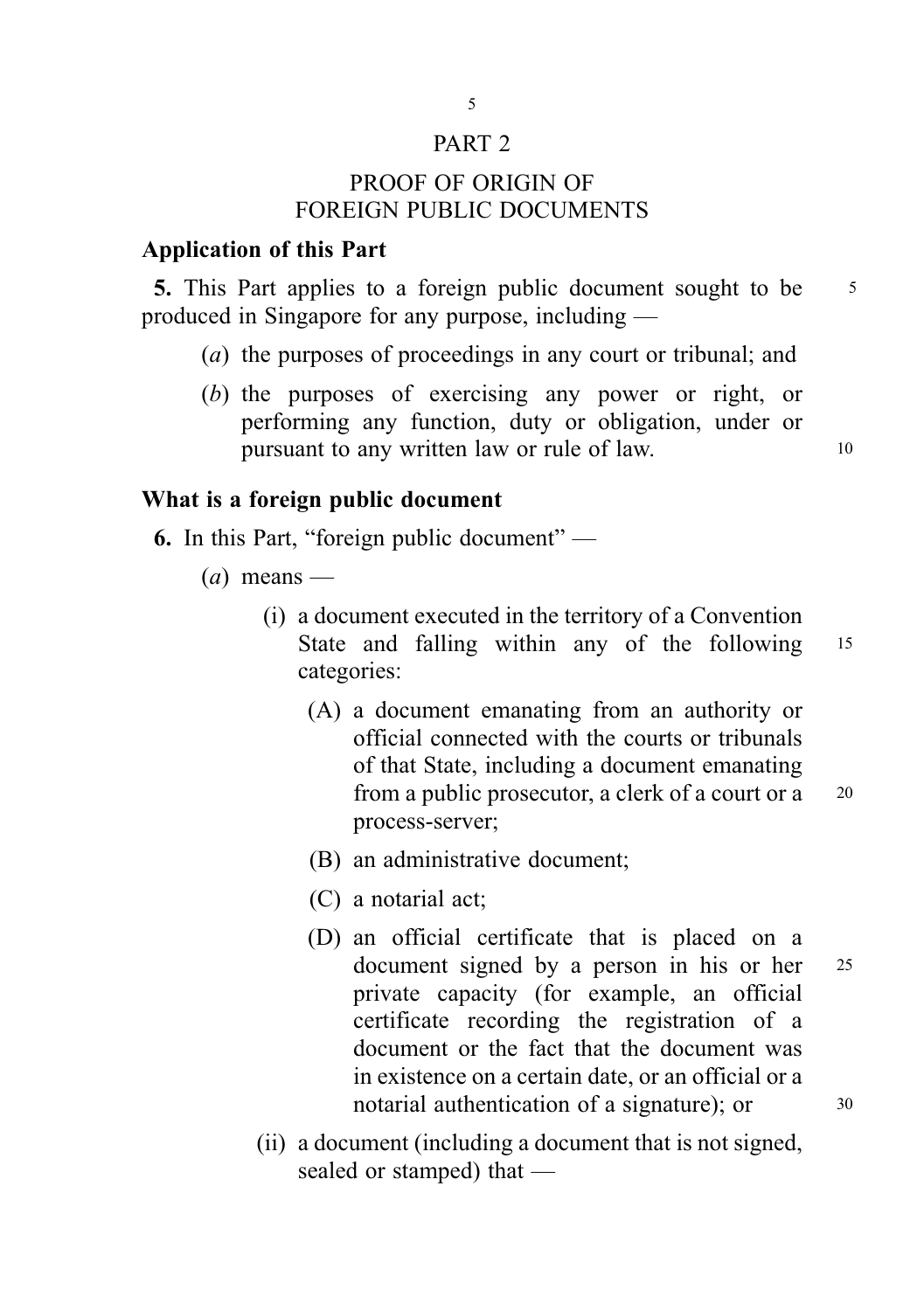- (A) emanates from a Convention State; and
- (B) is treated as a public document by the law of that State; but
- (b) does not include a document executed by a diplomatic or <sup>5</sup> consular agent.

# What is meant by the origin of a foreign public document

7. In this Part, a reference to the origin of a foreign public document, or of a document purporting to be a foreign public document, is a reference to the following aspects of the document:

- <sup>10</sup> (a) the authenticity of the signature on the document;
	- (b) the capacity in which the person signing the document has acted;
	- (c) where appropriate, the identity of the seal or stamp that the document bears.

# <sup>15</sup> What is legalisation of a foreign public document

8. In this Part, "legalisation", in relation to a foreign public document, means the formality by which the diplomatic or consular agents of Singapore certify the origin of a foreign public document.

# Legalisation not required for foreign public documents

20  $9$ , (1) Legalisation is not required, and may not be performed, in relation to a foreign public document.

(2) This section applies despite any written law or rule of law to the contrary.

# What is a Convention certificate (also known as an apostille)

- <sup>25</sup> 10. In this Part, "Convention certificate", in relation to a foreign public document or a document purporting to be a foreign public document, means a certificate issued —
	- (a) to certify the document for the purposes of the Convention; and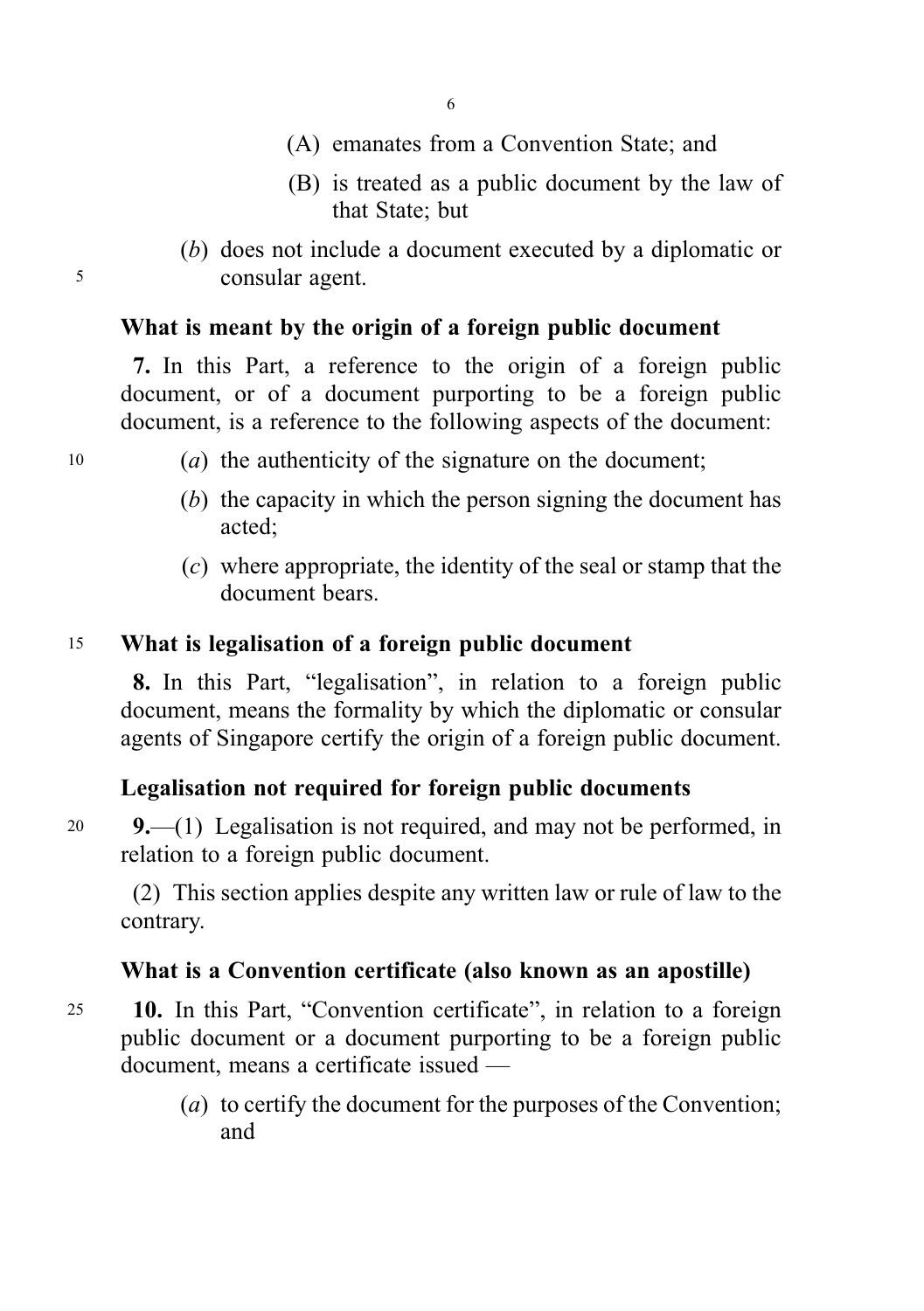(b) by an authority that, at the time of issuing the certificate, is designated by the State in which territory the document was executed, or from which the document emanates, as competent to issue the certificate in respect of the document. 5

# Effect of Convention certificate if used

 $11.$ —(1) This section applies if a document purporting to be a Convention certificate (called in this section the purported certificate) is placed on or attached to a document purporting to be a foreign public document (called in this section the certified document). 10

(2) Subject to subsection (3), the origin of the certified document is presumed to be sufficiently proven.

- (3) Subsection (2) does not apply
	- (*a*) if the contrary is proven;
	- (b) if it is proven that the certified document is not in fact a 15 foreign public document;
	- (c) if it is proven that the purported certificate is not in fact a Convention certificate in relation to the certified document; or
	- (d) if, and to the extent that, it is proven that  $\frac{1}{20}$ 
		- (i) the purported certificate suffers from any of the following defects:
			- (A) the certificate is not in, or substantially in, the form of the Model Certificate;
			- (B) any information required by the Model <sup>25</sup> Certificate is omitted (unless the omitted information is not applicable to the certified document);
			- (C) the purported certificate has been damaged, tampered with or modified; 30
			- (D) the purported certificate is no longer placed on or attached to the certified document; and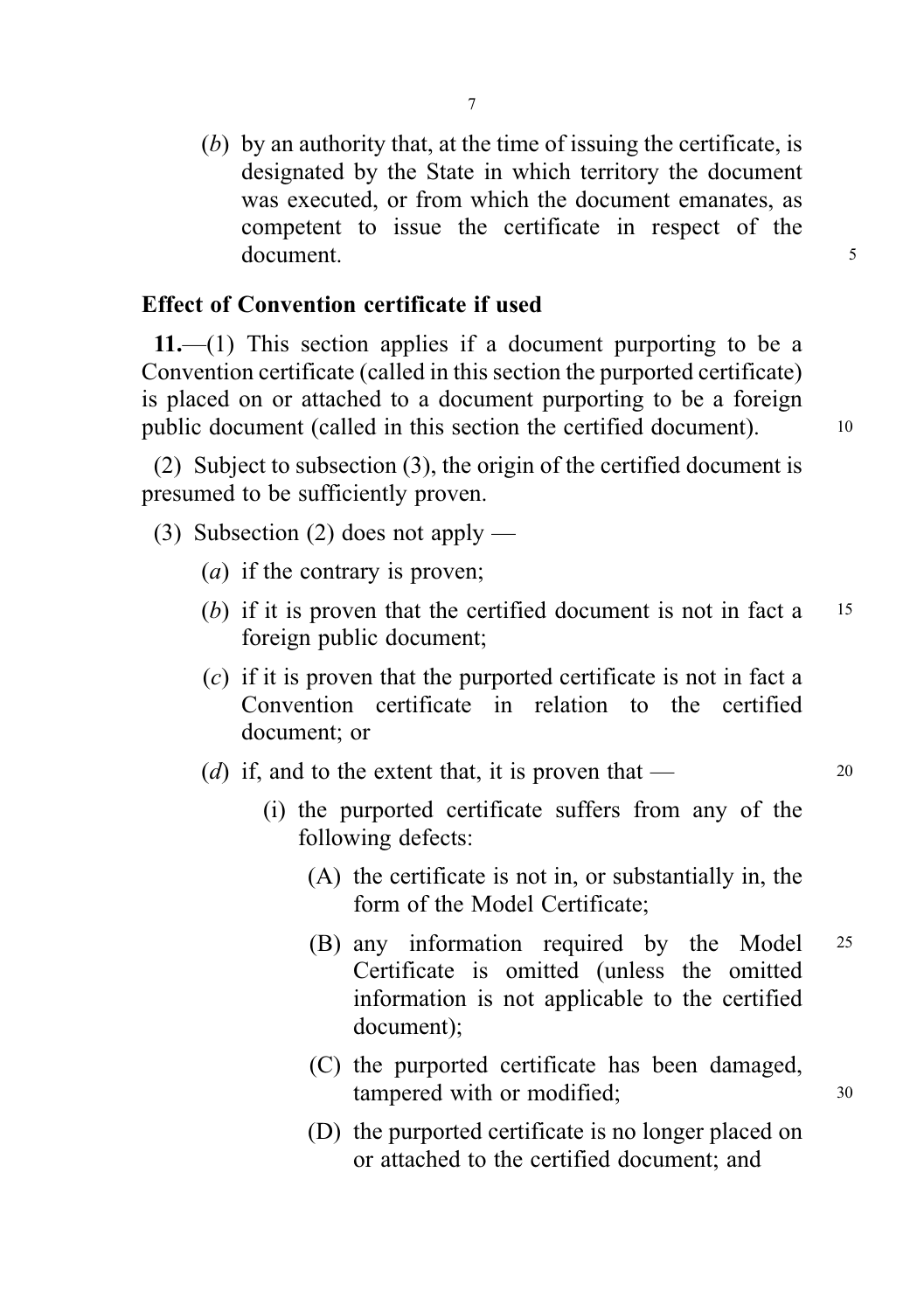(ii) the defect affects the authenticity or reliability of the purported certificate in relation to the certified document.

# Use of Convention certificate generally not mandatory

- <sup>5</sup> 12.—(1) Subject to subsection (2), a person seeking to prove the origin of a foreign public document —
	- (a) is not required to do so by means of a Convention certificate; and
	- (b) is not required to comply with any more rigorous formality.
- <sup>10</sup> (2) A person seeking to prove the origin of a specified foreign public document —
	- (a) may be required to do so by means of a Convention certificate; but
	- (b) is not required to comply with any more rigorous formality.
- <sup>15</sup> (3) This section applies despite any written law or rule of law to the contrary.
	- $(4)$  In this section —

"more rigorous formality" means a formality that is more rigorous than placing a Convention certificate on, or <sup>20</sup> attaching a Convention certificate to, a foreign public document;

> "specified foreign public document" means a foreign public document falling within any of the following classes:

(a) any class of documents for which legalisation is or <sup>25</sup> may be required by or under any written law or any practice before the date of Singapore's accession to the Convention;

> (b) any class of documents that did not exist before the date of Singapore's accession to the Convention.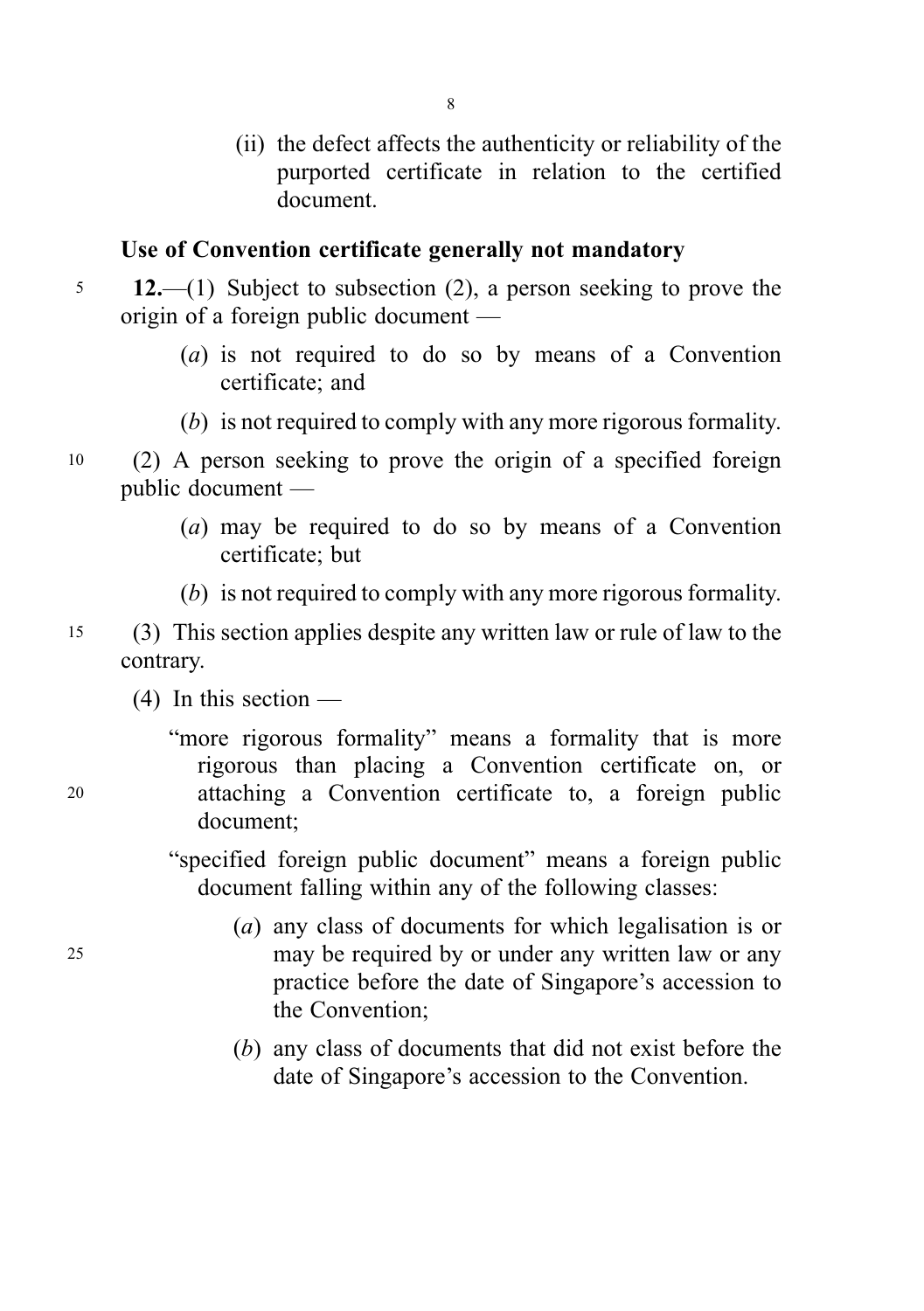## Other modes of proof, etc., not affected

13. Nothing in this Part prevents a foreign public document (or any aspect thereof) from being proven, produced, certified or accepted in any manner permitted by any other law.

# $PART 3$  5

# CERTIFICATION OF SINGAPORE PUBLIC DOCUMENTS

## What is a Singapore public document

14. In this Part, "Singapore public document" —

 $(a)$  means — 10

- (i) a document executed in Singapore and falling within any of the following categories:
	- (A) a document emanating from an authority or official connected with the courts or tribunals of Singapore, including a document emanating <sup>15</sup> from a public prosecutor, a clerk of a court or a process-server;
	- (B) an administrative document;
	- (C) a notarial act;
	- (D) an official certificate that is placed on a <sup>20</sup> document signed by a person in his or her private capacity (for example, an official certificate recording the registration of a document or the fact that the document was in existence on a certain date, or an official or  $a = 25$ notarial authentication of a signature); or
- (ii) a document (including a document that is not signed, sealed or stamped) that is prescribed to be a Singapore public document; but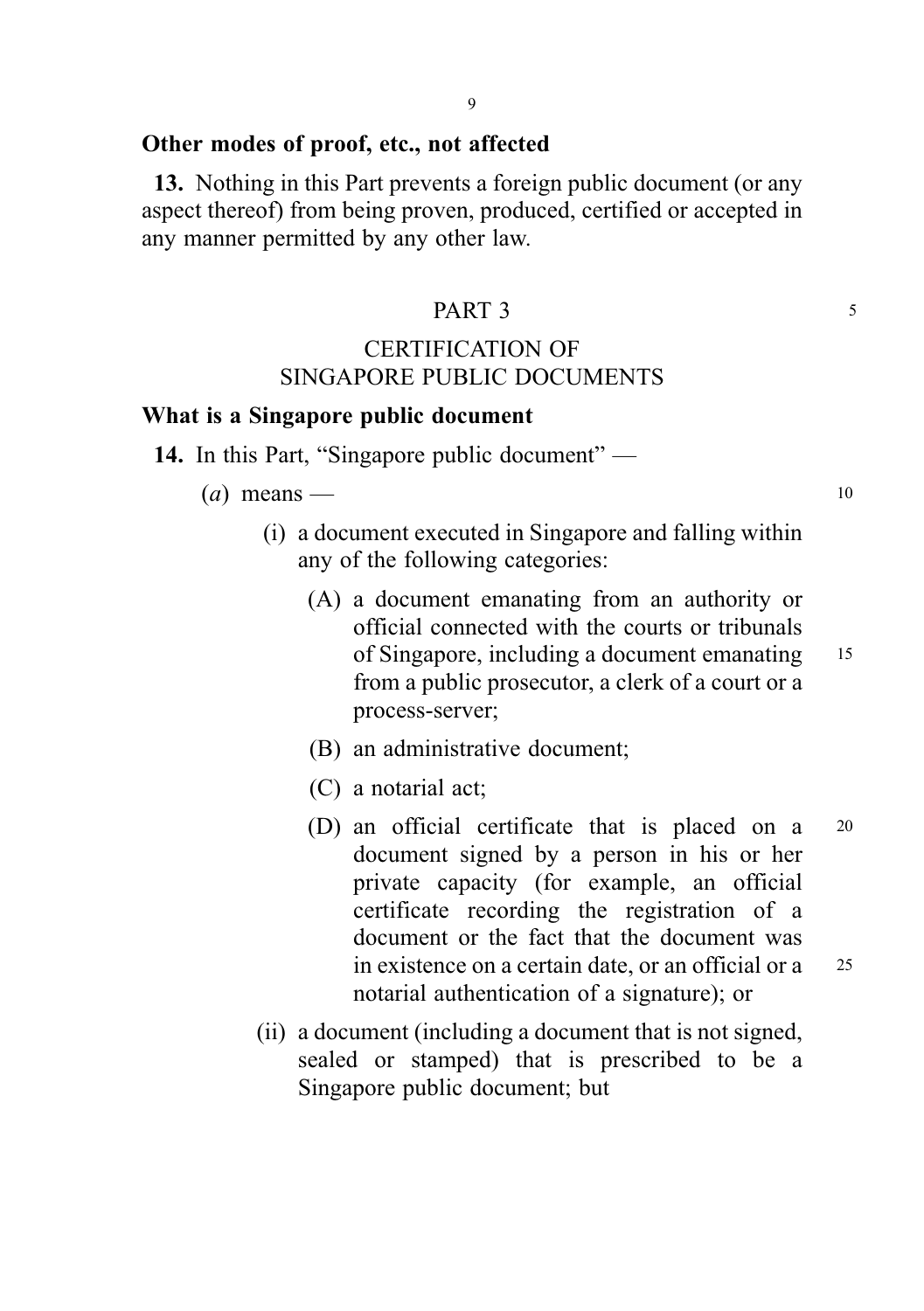- (b) does not include any of the following documents:
	- (i) a document executed by a diplomatic or consular agent;
	- (ii) a prescribed private document.

# <sup>5</sup> What is a competent authority

15. In this Part, an authority specified in the first column of the Second Schedule is a competent authority in relation to the Singapore public documents specified opposite the authority in the second column of that Schedule.

# <sup>10</sup> Certification of public document executed in Singapore

16.—(1) Subject to section 17, a competent authority must issue a certificate for a Singapore public document on the request of —

- (a) the person who signed the document; or
- (b) any bearer of the document.
- <sup>15</sup> (2) The certificate must be
	- (a) numbered and dated in the prescribed manner;
	- (b) in the form of the Model Certificate, subject to any prescribed modifications; and
- (c) placed on, or attached to, the Singapore public document or <sup>20</sup> a copy thereof in the prescribed manner.

(3) Regulations may provide for a certificate to be issued in electronic form, whether or not the underlying public document is also in electronic form.

# Grounds for refusing to issue certificate

<sup>25</sup> 17.—(1) An authority must refuse to issue a certificate for a document under section 16 if any of the following grounds apply:

- (a) the document is not a Singapore public document;
- (b) there are reasonable grounds for the authority to believe that the document is forged or falsified;
- <sup>30</sup> (c) the authority is not competent to issue the certificate;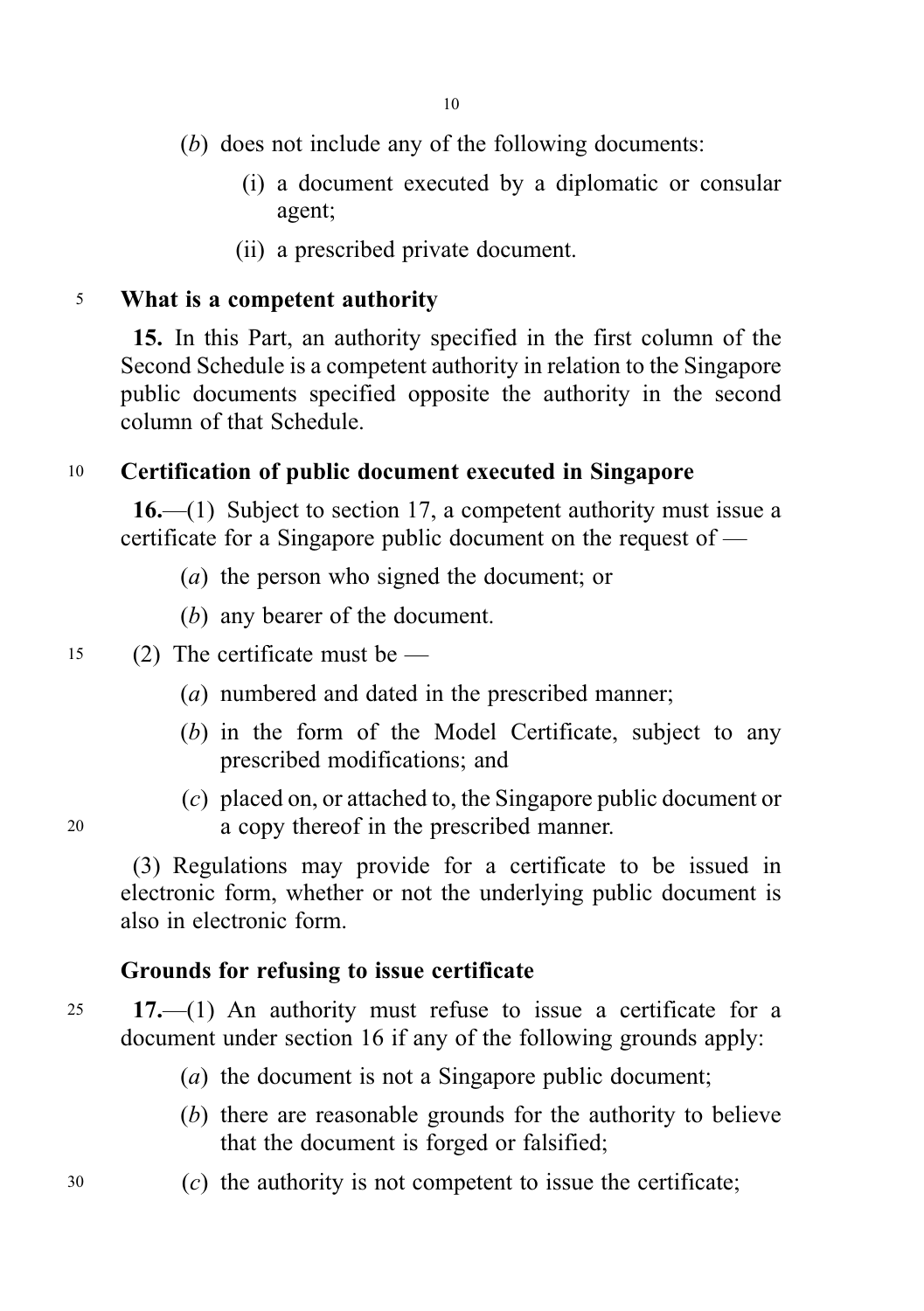- (d) the person requesting for the certificate fails to provide any prescribed information or any other information required by the authority;
- (e) the prescribed fee is not paid;
- (*f*) any prescribed ground. 5

(2) A competent authority may refuse to issue a certificate for a public document if any of the following grounds apply:

- (a) the authority is unable to verify the authenticity of the signature, seal or stamp on the document;
- $(b)$  any prescribed ground.  $10$

## Register of certificates

18.—(1) A competent authority must keep a register of every certificate it issues.

(2) The register must be kept in the prescribed manner and must record, in respect of each certificate — 15

- (a) the number and date of the certificate:
- (b) the name of the person who signed the certified Singapore public document and the capacity in which he or she acted;
- (c) if applicable, the name of the authority that affixed the seal or stamp on the certified Singapore public document; and <sup>20</sup>
- (*d*) any other information that may be prescribed.

(3) Regulations must provide for the means by which a person may verify the authenticity of a document purporting to be a certificate issued by a competent authority.

(4) Regulations may provide for a joint register to be kept by 2 or <sup>25</sup> more competent authorities.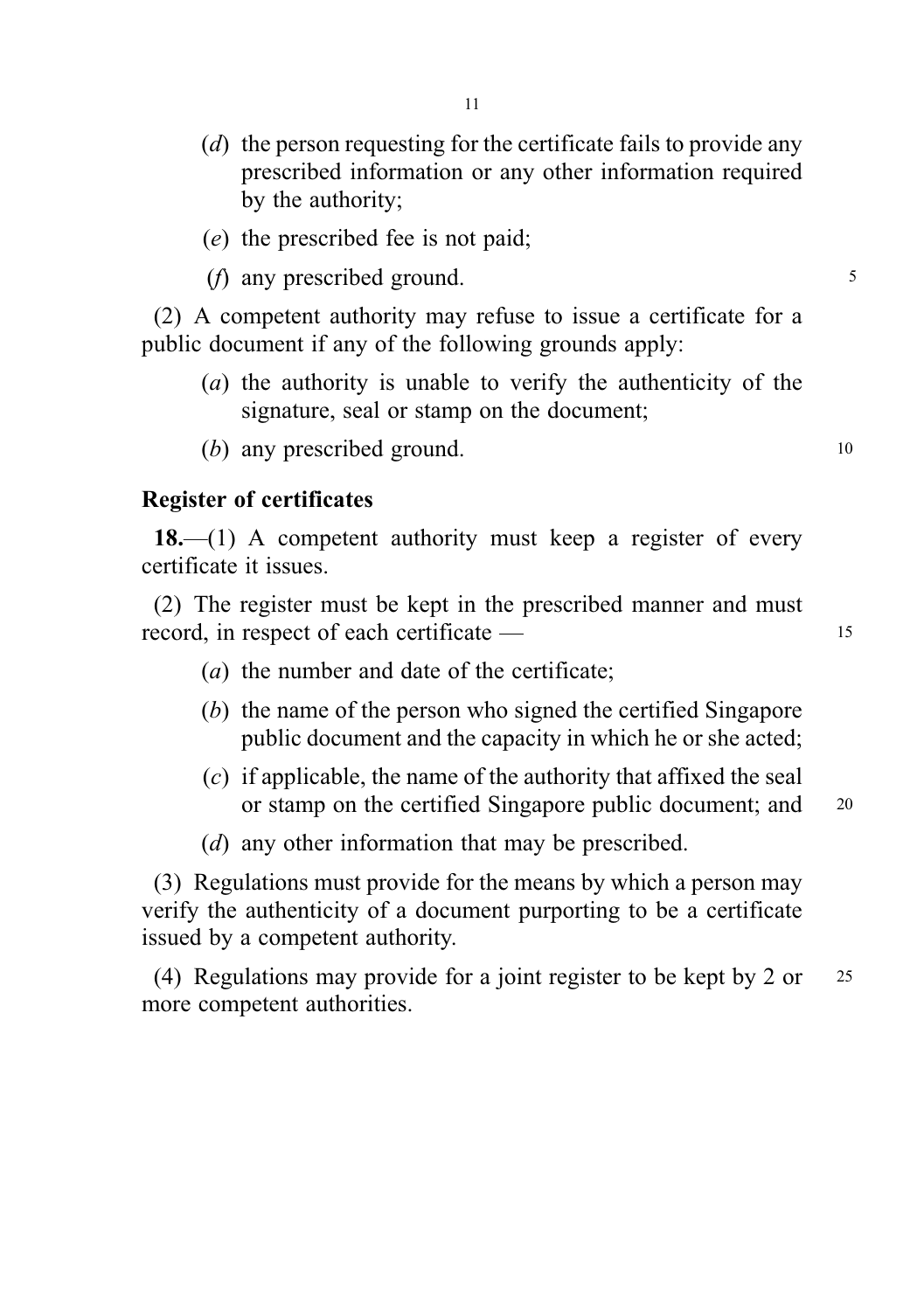# PART 4

# **MISCELLANEOUS**

# Amendment of Second Schedule

19.—(1) The Minister may, by order in the *Gazette*, amend the <sup>5</sup> Second Schedule.

(2) Without limiting subsection (1), an order under that subsection may specify, in the second column of the Second Schedule —

- (a) all or a specified class of Singapore public documents opposite an authority in the first column; and
- <sup>10</sup> (b) the same class of Singapore public documents opposite 2 or more authorities in the first column.

## Regulations

20. The Minister may make regulations —

- (a) to prescribe any matter required or permitted to be <sup>15</sup> prescribed under Part 3;
	- (b) to prescribe any fees for the purposes of Part 3; and
	- (c) generally for the purposes of this Act.

# Related amendments to other Acts

**21.**—(1) The Evidence Act (Cap. 97, 1997 Ed.) is amended by <sup>20</sup> inserting, immediately after section 80A, the following section:

# "Proof of signature, seal, etc., on foreign public document under Apostille Convention

80B. To avoid doubt, sections 76 to 80A do not affect the operation of Part 2 of the Apostille Act 2020.".

<sup>25</sup> (2) Section 4(1) of the Singapore Academy of Law Act (Cap. 294A, 1997 Ed.) is amended by deleting the word "and" at the end of paragraph  $(ka)$ , and by inserting immediately thereafter the following paragraph: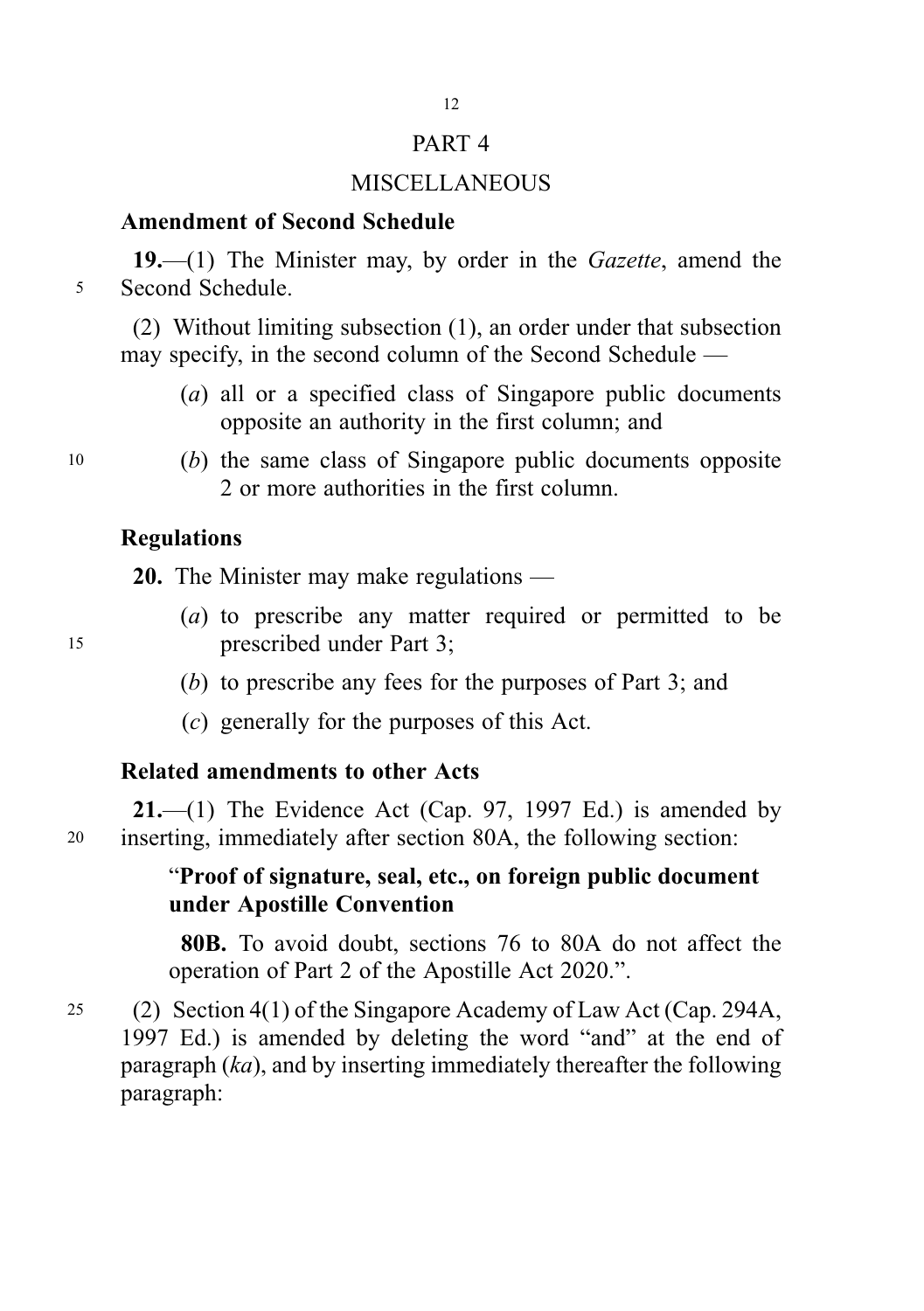- " $(kb)$  to certify the following aspects of documents" executed in or emanating from Singapore for the purposes of their production in another country:
	- (i) the authenticity of the signature on the document: 5
	- (ii) the capacity in which the person signing the document has acted;
	- (iii) where appropriate, the identity of the seal or stamp that the document bears;".

## FIRST SCHEDULE 10

Section 2

### THE HAGUE CONVENTION ABOLISHING THE REQUIREMENT OF LEGALISATION FOR FOREIGN PUBLIC DOCUMENTS

The States signatory to the present Convention, 15

Desiring to abolish the requirement of diplomatic or consular legalisation for foreign public documents,

Have resolved to conclude a Convention to this effect and have agreed upon the following provisions:

## ARTICLE 1 20

The present Convention shall apply to public documents which have been executed in the territory of one Contracting State and which have to be produced in the territory of another Contracting State.

For the purposes of the present Convention, the following are deemed to be public documents: 25

- (a) documents emanating from an authority or an official connected with the courts or tribunals of the State, including those emanating from a public prosecutor, a clerk of a court or a process-server ("huissier de justice");
- (b) administrative documents; 30
- (c) notarial acts;
- (d) official certificates which are placed on documents signed by persons in their private capacity, such as official certificates recording the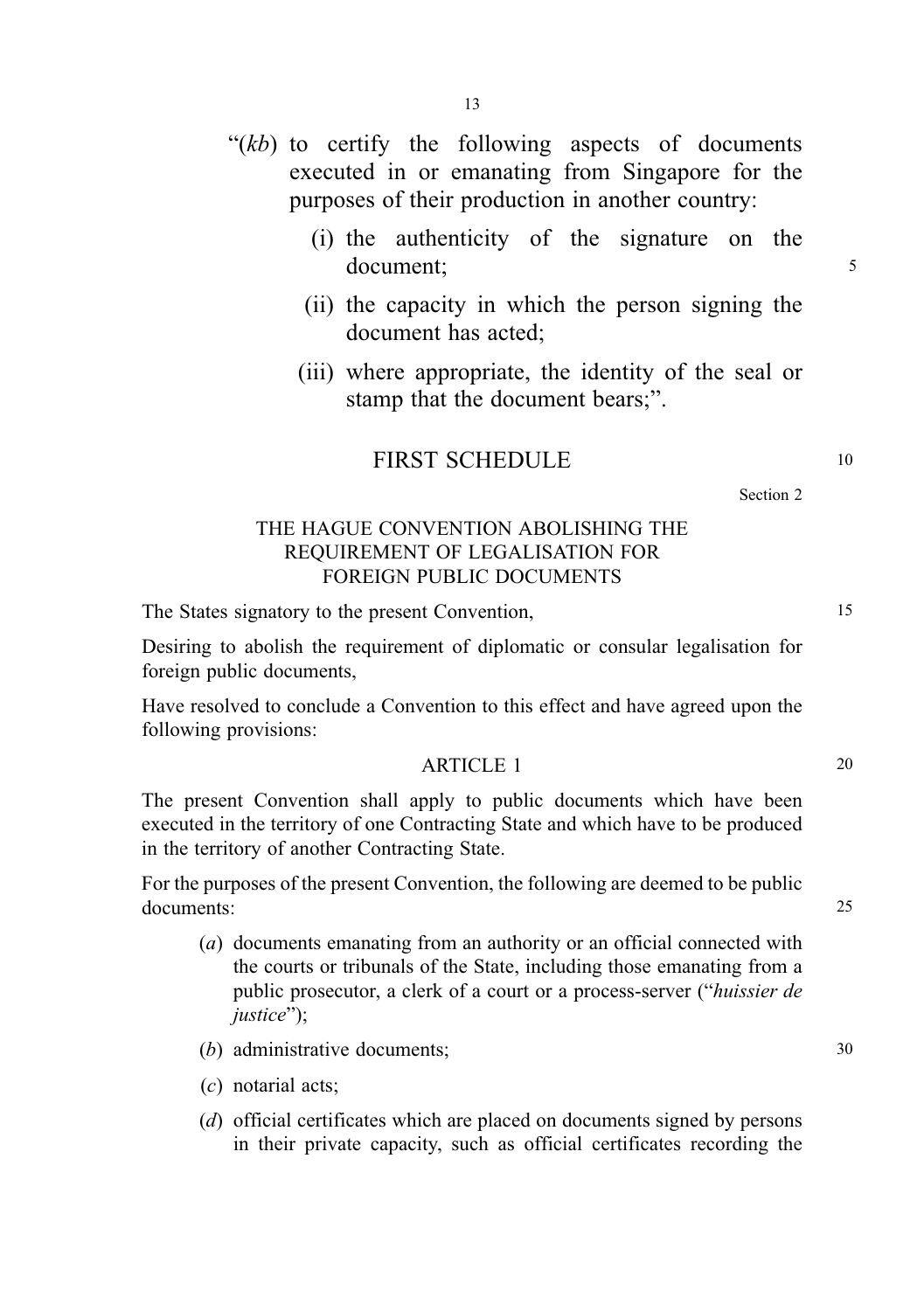#### FIRST SCHEDULE — continued

registration of a document or the fact that it was in existence on a certain date and official and notarial authentications of signatures.

However, the present Convention shall not apply:

- 5 (a) to documents executed by diplomatic or consular agents;
	- (b) to administrative documents dealing directly with commercial or customs operations.

### ARTICLE 2

Each Contracting State shall exempt from legalisation documents to which the 10 present Convention applies and which have to be produced in its territory. For the purposes of the present Convention, legalisation means only the formality by which the diplomatic or consular agents of the country in which the document has to be produced certify the authenticity of the signature, the capacity in which the person signing the document has acted and, where appropriate, the identity of the 15 seal or stamp which it bears.

### ARTICLE<sub>3</sub>

The only formality that may be required in order to certify the authenticity of the signature, the capacity in which the person signing the document has acted and, where appropriate, the identity of the seal or stamp which it bears, is the addition 20 of the certificate described in Article 4, issued by the competent authority of the State from which the document emanates.

However, the formality mentioned in the preceding paragraph cannot be required when either the laws, regulations, or practice in force in the State where the document is produced or an agreement between two or more Contracting States 25 have abolished or simplified it, or exempt the document itself from legalisation.

#### ARTICLE 4

The certificate referred to in the first paragraph of Article 3 shall be placed on the document itself or on an "*allonge*"; it shall be in the form of the model annexed to the present Convention.

30 It may, however, be drawn up in the official language of the authority which issues it. The standard terms appearing therein may be in a second language also. The title "Apostille (Convention de La Haye du 5 octobre 1961)" shall be in the French language.

### ARTICLE 5

35 The certificate shall be issued at the request of the person who has signed the document or of any bearer.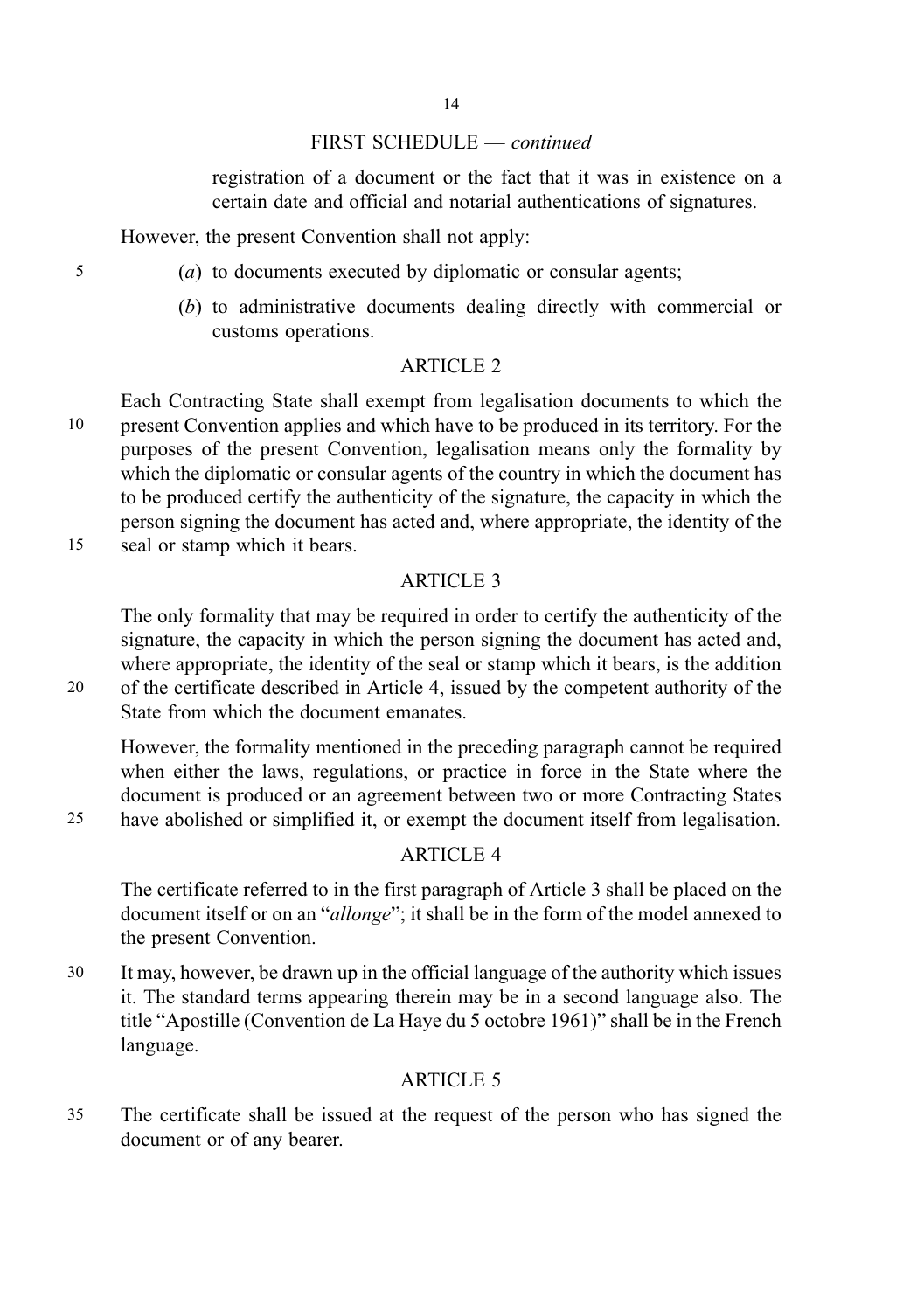#### FIRST SCHEDULE — continued

When properly filled in, it will certify the authenticity of the signature, the capacity in which the person signing the document has acted and, where appropriate, the identity of the seal or stamp which the document bears.

The signature, seal and stamp on the certificate are exempt from all certification. 5

#### ARTICLE 6

Each Contracting State shall designate by reference to their official function, the authorities who are competent to issue the certificate referred to in the first paragraph of Article 3.

It shall give notice of such designation to the Ministry of Foreign Affairs of the 10 Netherlands at the time it deposits its instrument of ratification or of accession or its declaration of extension. It shall also give notice of any change in the designated authorities.

#### ARTICLE 7

Each of the authorities designated in accordance with Article 6 shall keep a 15 register or card index in which it shall record the certificates issued, specifying:

- (a) the number and date of the certificate,
- (b) the name of the person signing the public document and the capacity in which he has acted, or in the case of unsigned documents, the name of the authority which has affixed the seal or stamp. 20

At the request of any interested person, the authority which has issued the certificate shall verify whether the particulars in the certificate correspond with those in the register or card index.

### ARTICLE 8

When a treaty, convention or agreement between two or more Contracting States 25 contains provisions which subject the certification of a signature, seal or stamp to certain formalities, the present Convention will only override such provisions if those formalities are more rigorous than the formality referred to in Articles 3 and 4.

#### ARTICLE 9 30

Each Contracting State shall take the necessary steps to prevent the performance of legalisations by its diplomatic or consular agents in cases where the present Convention provides for exemption.

#### ARTICLE 10

The present Convention shall be open for signature by the States represented at the 35 Ninth Session of the Hague Conference on Private International Law and Iceland, Ireland, Liechtenstein and Turkey.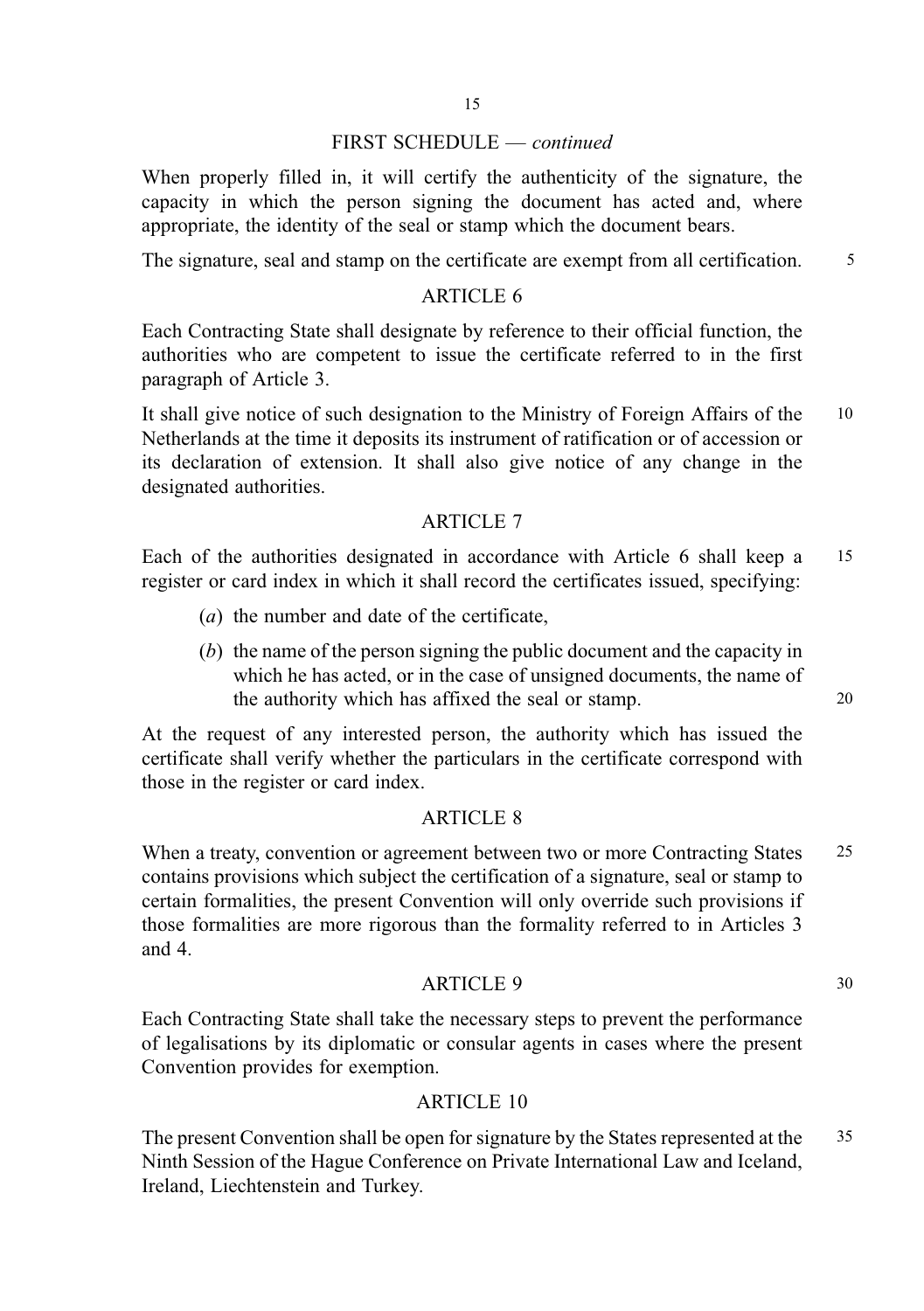#### 16

#### FIRST SCHEDULE — continued

It shall be ratified, and the instruments of ratification shall be deposited with the Ministry of Foreign Affairs of the Netherlands.

#### ARTICLE 11

5 The present Convention shall enter into force on the sixtieth day after the deposit of the third instrument of ratification referred to in the second paragraph of Article 10.

The Convention shall enter into force for each signatory State which ratifies subsequently on the sixtieth day after the deposit of its instrument of ratification.

### 10 ARTICLE 12

Any State not referred to in Article 10 may accede to the present Convention after it has entered into force in accordance with the first paragraph of Article 11. The instrument of accession shall be deposited with the Ministry of Foreign Affairs of the Netherlands.

- 15 Such accession shall have effect only as regards the relations between the acceding State and those Contracting States which have not raised an objection to its accession in the six months after the receipt of the notification referred to in sub-paragraph  $(d)$  of Article 15. Any such objection shall be notified to the Ministry of Foreign Affairs of the Netherlands.
- 20 The Convention shall enter into force as between the acceding State and the States which have raised no objection to its accession on the sixtieth day after the expiry of the period of six months mentioned in the preceding paragraph.

## ARTICLE 13

Any State may, at the time of signature, ratification or accession, declare that the 25 present Convention shall extend to all the territories for the international relations of which it is responsible, or to one or more of them. Such a declaration shall take effect on the date of entry into force of the Convention for the State concerned.

At any time thereafter, such extensions shall be notified to the Ministry of Foreign Affairs of the Netherlands.

30 When the declaration of extension is made by a State which has signed and ratified, the Convention shall enter into force for the territories concerned in accordance with Article 11. When the declaration of extension is made by a State which has acceded, the Convention shall enter into force for the territories concerned in accordance with Article 12.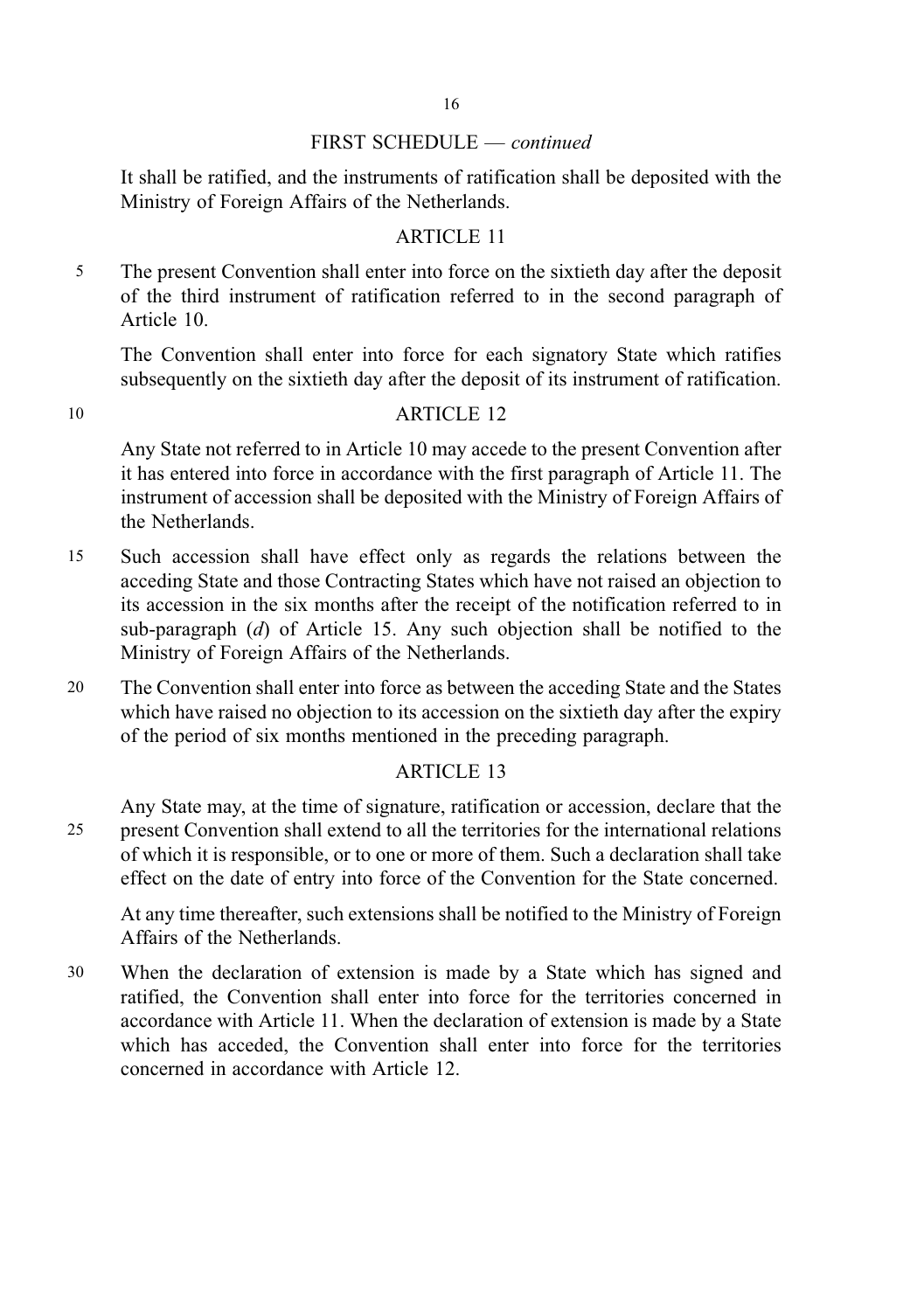#### 17

#### FIRST SCHEDULE — continued

#### ARTICLE 14

The present Convention shall remain in force for five years from the date of its entry into force in accordance with the first paragraph of Article 11, even for States which have ratified it or acceded to it subsequently.  $\frac{5}{5}$ 

If there has been no denunciation, the Convention shall be renewed tacitly every five years.

Any denunciation shall be notified to the Ministry of Foreign Affairs of the Netherlands at least six months before the end of the five year period.

It may be limited to certain of the territories to which the Convention applies. 10

The denunciation will only have effect as regards the State which has notified it. The Convention shall remain in force for the other Contracting States.

#### ARTICLE 15

The Ministry of Foreign Affairs of the Netherlands shall give notice to the States referred to in Article 10, and to the States which have acceded in accordance with 15 Article 12, of the following:

- (a) the notifications referred to in the second paragraph of Article 6;
- (b) the signatures and ratifications referred to in Article 10;
- (c) the date on which the present Convention enters into force in accordance with the first paragraph of Article 11; 20
- (d) the accessions and objections referred to in Article 12 and the date on which such accessions take effect;
- (e) the extensions referred to in Article 13 and the date on which they take effect;
- (*f*) the denunciations referred to in the third paragraph of Article  $14.$  25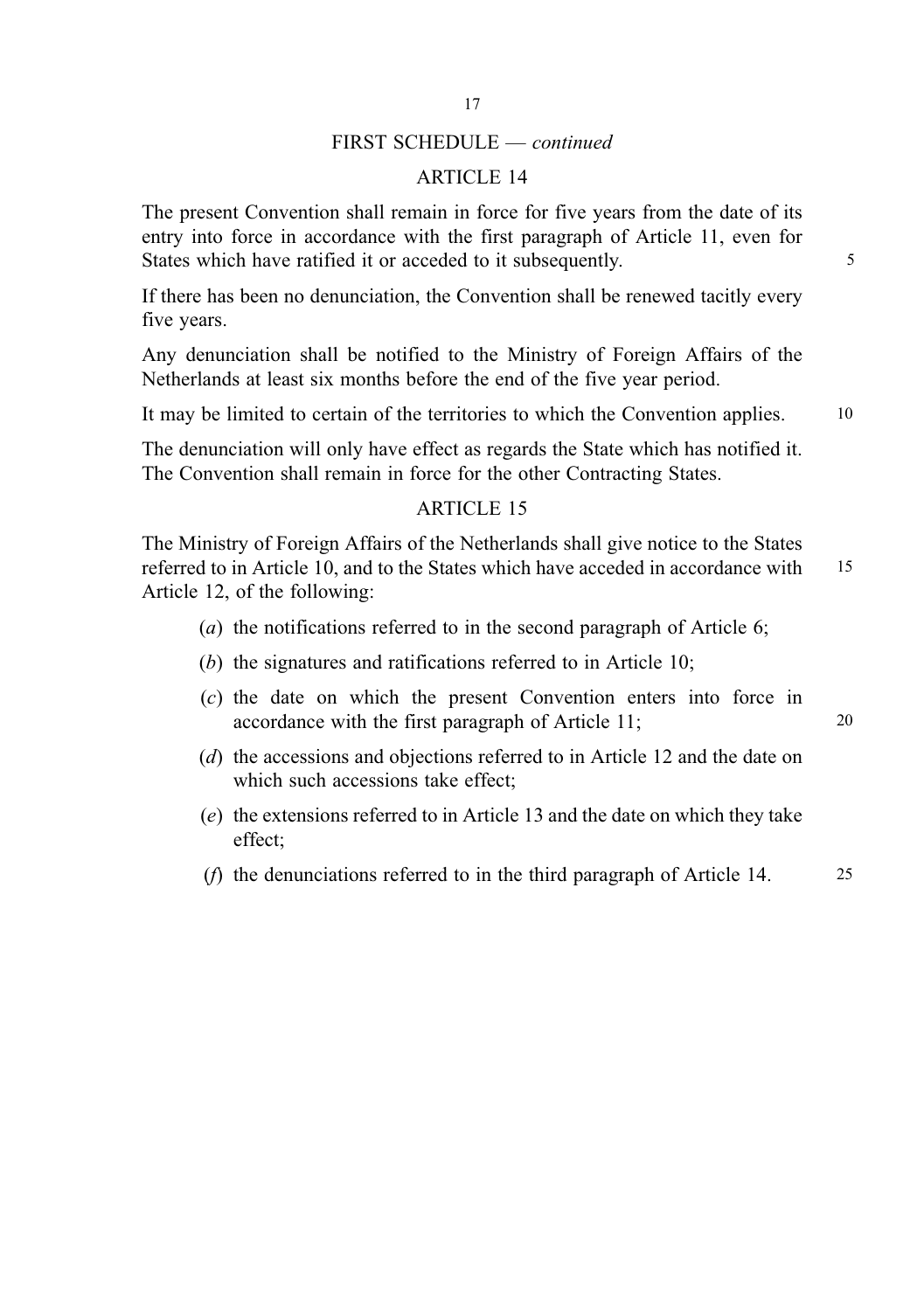# FIRST SCHEDULE - continued

18

# ANNEX TO THE CONVENTION

# Model of certificate

The certificate will be in the form of a square with sides at least 9 centimetres long

| 5  | <b>APOSTILLE</b>                          |
|----|-------------------------------------------|
|    | (Convention de La Haye du 5 octobre 1961) |
|    | This public document                      |
| 10 |                                           |
|    |                                           |
|    |                                           |
|    | Certified                                 |
|    |                                           |
| 15 |                                           |
|    |                                           |
|    |                                           |
|    | 9. Seal/Stamp:<br>10. Signature:          |
|    |                                           |

 $\overline{1}$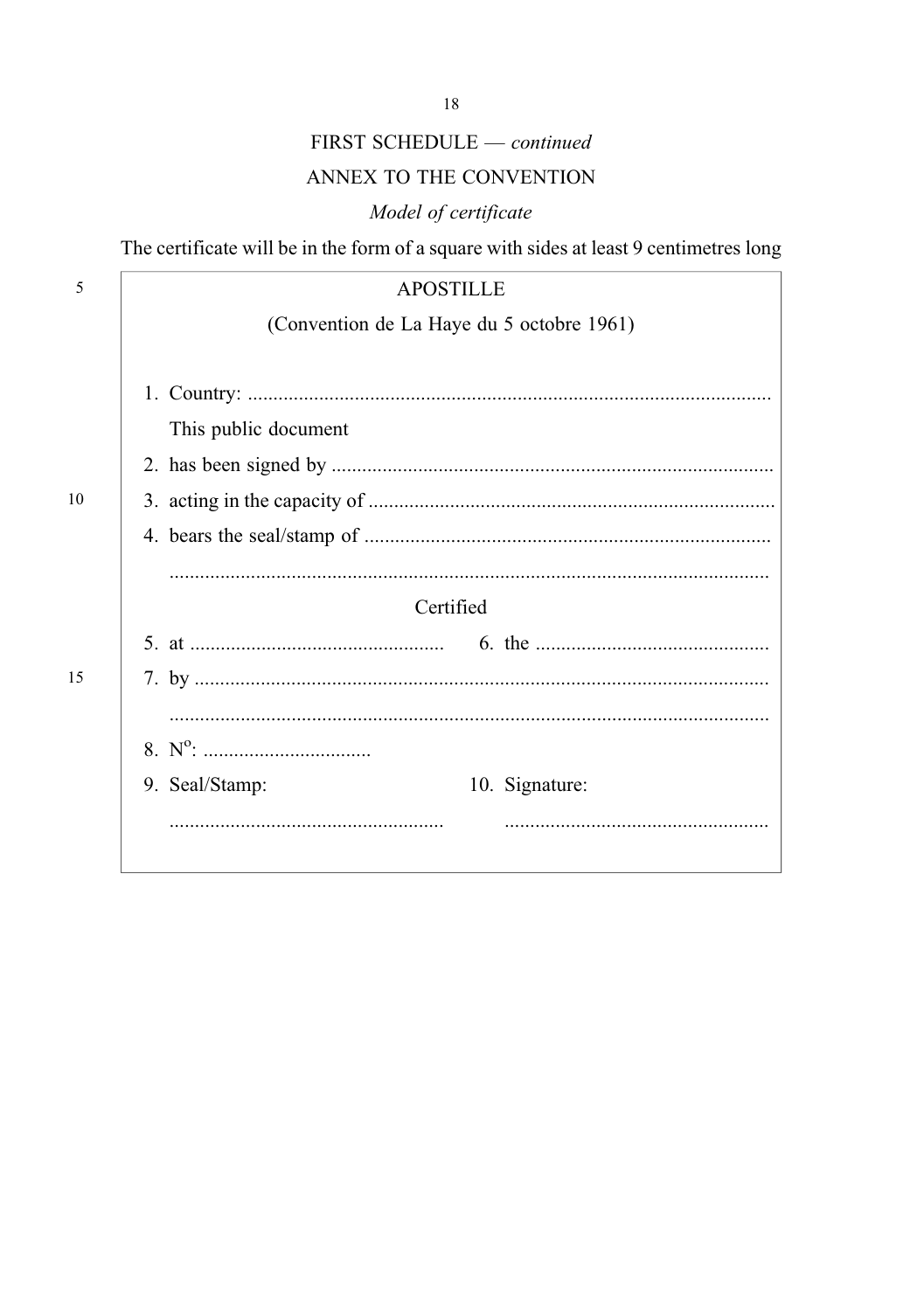# SECOND SCHEDULE

Sections 15 and 19

## COMPETENT AUTHORITIES FOR CERTIFYING SINGAPORE PUBLIC DOCUMENTS

First column Second column 5

Authority Documents that authority may certify

1. Singapore Academy of Law Any Singapore public document

## EXPLANATORY STATEMENT

This Bill seeks to give effect to the Hague Convention Abolishing the Requirement of Legalisation for Foreign Public Documents, done at the Hague on 5 October 1961 (the Convention). The Convention is also known as the Apostille Convention and its English text is set out in the First Schedule.

The purpose of the Convention is to abolish, as between Convention States, the requirement for legalisation when a public document emanating from one State (the originating State) is sought to be produced in another State (the destination State).

Legalisation is the formality by which the diplomatic or consular agents of the destination State certify the origin of a public document, i.e., the authenticity of the signature on the document, the capacity in which the person signing the document has acted and, where appropriate, the identity of the seal or stamp that the document bears. This certification will be recognised by the officials of the destination State and the document can then be given effect there.

In place of legalisation by the destination State, the Convention provides that a competent authority of the originating State may issue a certificate (also called an apostille) in respect of the document, and the destination State may give effect to a certified document according to its domestic law. The certificate only certifies the origin of the public document; it does not certify the contents of the document.

The Bill is drafted with reference to the text of the Convention, the Explanatory Report on the Convention dated 15 April 1961 by Yvon Loussouarn, and the Apostille Handbook: A Handbook on the Practical Operation of the Apostille Convention (2013) published by the Permanent Bureau of the Hague Conference on Private International Law.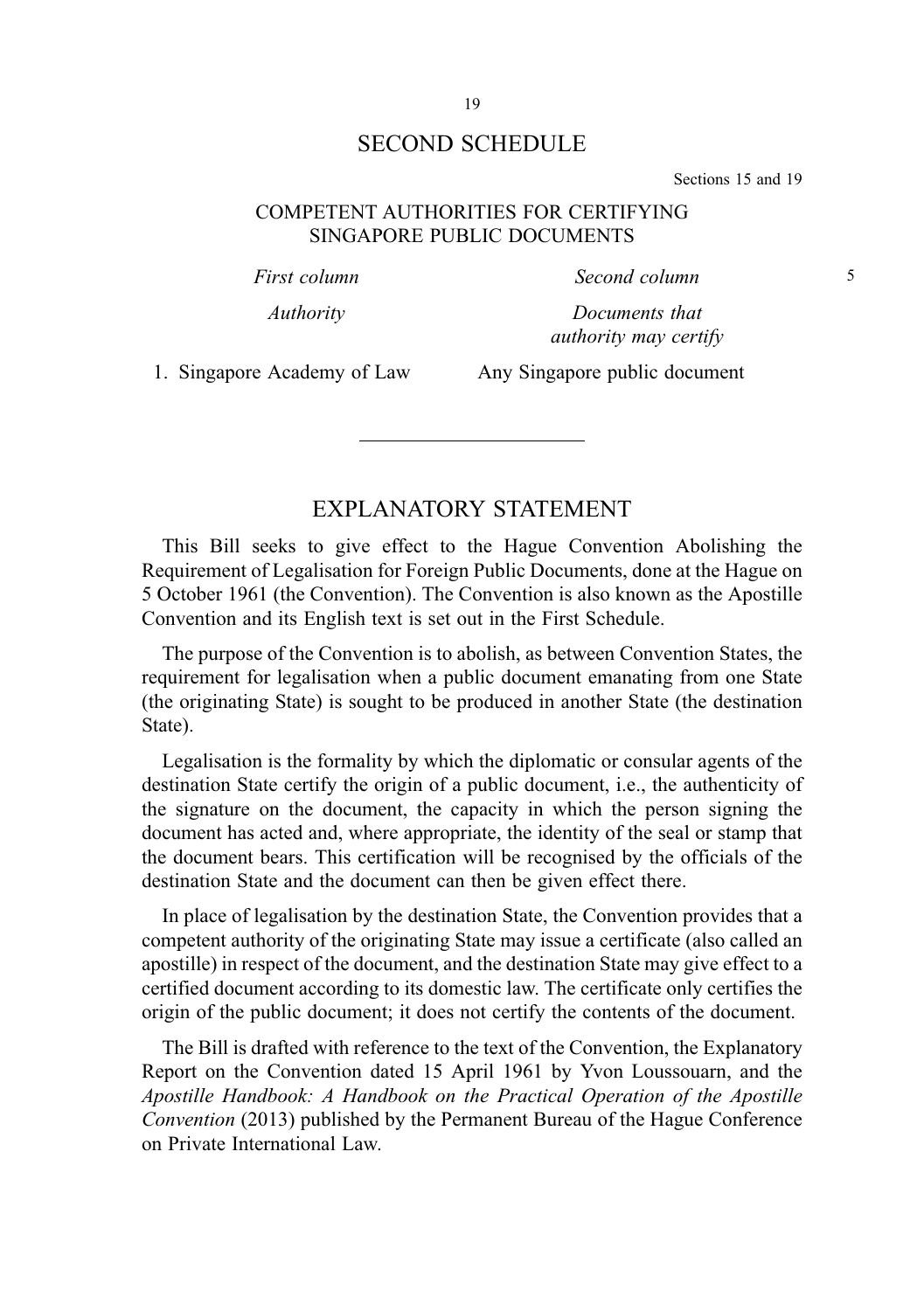#### PART 1

#### PRELIMINARY

Clause 1 relates to the short title and commencement.

Clause 2 relates to interpretation of certain terms used in the Bill.

Clause 3 sets out the purpose of the Bill.

Clause 4 provides that the Bill binds the Government.

### PART<sub>2</sub>

### PROOF OF ORIGIN OF FOREIGN PUBLIC DOCUMENTS

Clause 5 provides that Part 2 applies to foreign public documents sought to be produced in Singapore for any purpose (i.e., Singapore is the destination State).

Clause 6 defines a foreign public document. A document executed in a Convention State is a foreign public document if it falls within the non-exhaustive categories of public documents set out in Article 1 of the Convention. Beyond those categories, it is the law of the Convention State from which a document emanates that determines whether the document is a foreign public document. Documents executed by diplomatic or consular agents are not considered foreign public documents.

Clause 7 defines the origin of a foreign public document, i.e., the authenticity of the signature on the document, the capacity in which the person signing the document has acted and, where appropriate, the identity of the seal or stamp that the document bears.

Clause 8 defines legalisation in relation to a foreign public document  $-$  it is the formality by which the diplomatic or consular agents of Singapore certify the origin of a foreign public document. The definition follows that in Article 2 of the Convention.

Clause 9 provides that legalisation is not required and may not be performed for any foreign public document. This gives effect to Articles 2 and 9 of the Convention.

Clause 10 defines a Convention certificate.

Clauses 11 and 12 facilitate the use of Convention certificates in relation to foreign public documents, but also make clear that the use of Convention certificates is generally not required.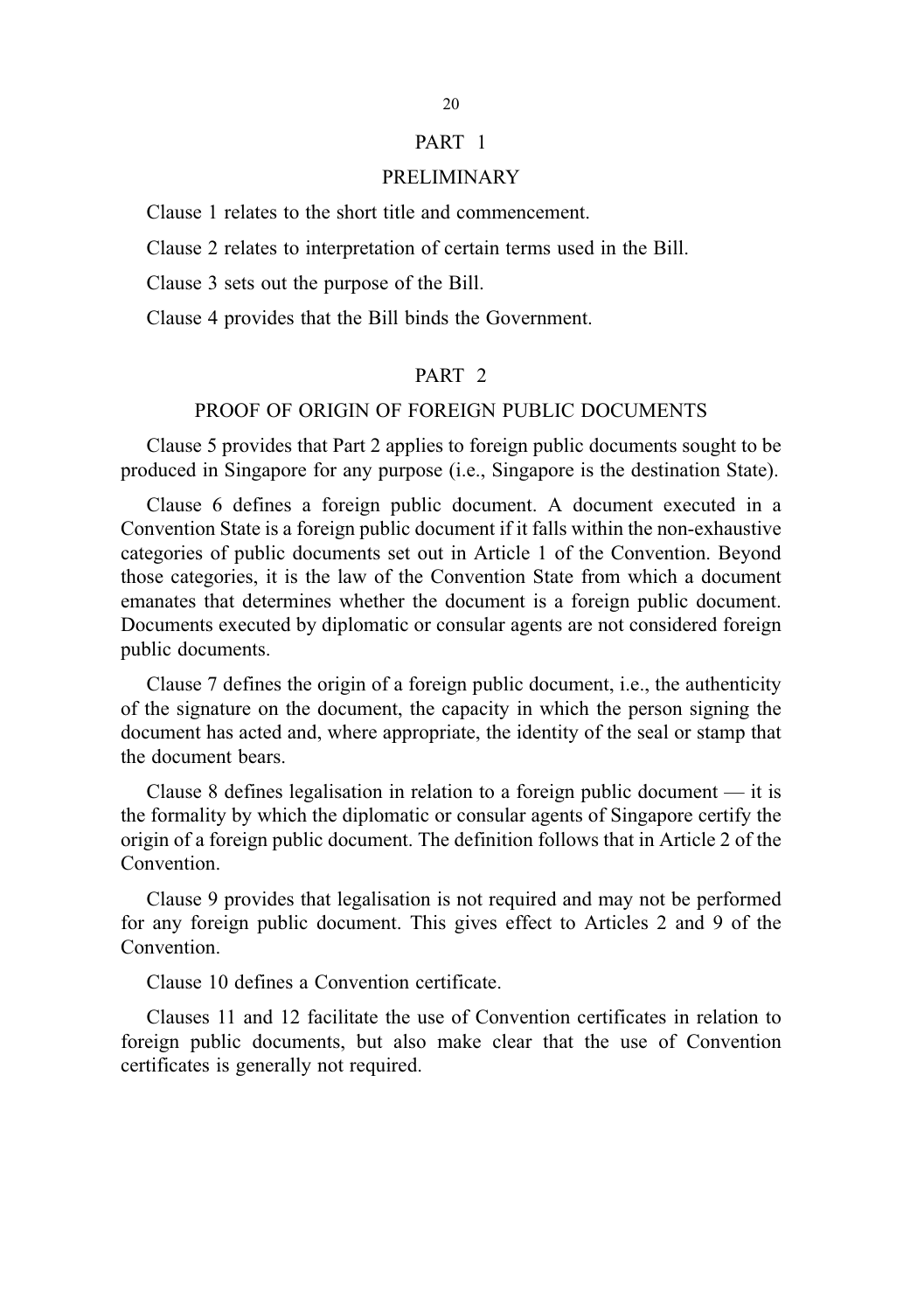Clause 11 provides that if a purported Convention certificate is placed on or attached to a purported foreign public document, it is presumed that the origin of the document is sufficiently proven. The presumption does not apply if the contrary is proven; if the purported Convention certificate is not in fact a Convention certificate; if the purported foreign public document is not in fact a foreign public document; or if the purported Convention certificate is defective in a way (e.g., it is not substantially in the form of the Model Certificate in the Convention) that affects its authenticity or reliability.

Clause 12 gives effect to Articles 3 and 8 of the Convention. The clause provides that, in general, a Convention certificate, or any more rigorous formality, is not required to prove or certify the origin of a foreign public document. A Convention certificate may only be required in respect of foreign public documents (a) for which legalisation is or may be required before Singapore acceded to the Convention, or  $(b)$  of a class that did not exist before Singapore acceded to the Convention. More rigorous formalities may not be required in these cases.

Clause 13 provides that other modes of proving a foreign public document are not affected by Part 2.

#### PART 3

#### CERTIFICATION OF SINGAPORE PUBLIC DOCUMENTS

Part 3 relates to the certification of Singapore public documents for the purposes of the Convention.

Clause 14 defines a Singapore public document. A document executed in Singapore is a Singapore public document if it falls within the non-exhaustive categories of public documents set out in Article 1 of the Convention. The Minister may also prescribe what is or is not a Singapore public document. Documents executed by diplomatic or consular agents are not considered Singapore public documents.

Clause 15 and the Second Schedule designate the authorities that are competent to certify Singapore public documents, as required by Article 6 of the Convention.

Clause 16 requires a competent authority to issue a certificate for a Singapore public document on the request of the document's signatory or bearer, as required by Article 5 of the Convention. The certificate must be issued in accordance with the prescribed formalities. The formalities will be prescribed in accordance with the Convention's requirements, e.g., in Article 4, as well as practical guidance in the secondary material, e.g., the current and any future editions of the Apostille Handbook.

Clause 17 sets out the grounds on which an authority must or may decline to certify a document.